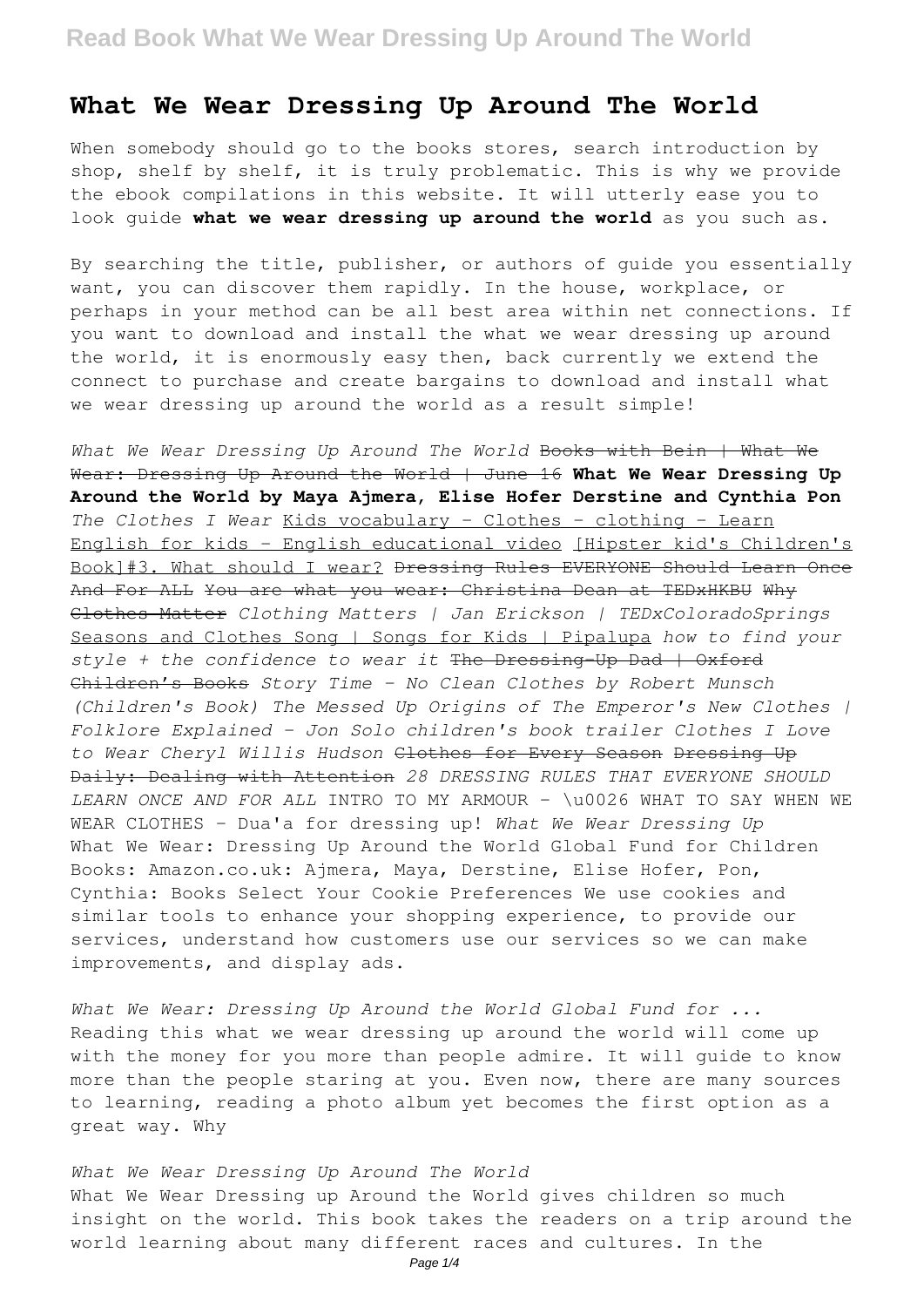## **Read Book What We Wear Dressing Up Around The World**

classroom this book would be great to help explain maybe a students culture.

*What We Wear by Maya Ajmera - Goodreads* What We Wear: Dressing Up Around the World by Maya Ajmera, Elise Hofer Derstine , and Cindy Pon 7 Total Resources View Text Complexity Discover Like Books

*TeachingBooks | What We Wear: Dressing Up Around the World* What We Wear Dressing Up Around the World. By: Maya Ajmera, Cynthia Pon, Elise Hofer Derstine, and the Global Fund For Children What we wear can identify who we are: what team we play for or what team we root for, where we go to school, how we worship, or how we represent our heritage.

#### *What We Wear – Charlesbridge*

A celebration of clothing in bright, beautiful photographs of exuberant and diverse children from around the world, WHAT WE WEAR: DRESSING UP AROUND THE WORLD inspires young readers to explore the way clothing makes them feel and how it tells the world who they are.

*What We Wear: Dressing Up Around the World (Global Fund ...* A great way to dress up a T-shirt outfit is by wearing big bold accessories. We did so with our belts, shoes and eye catching jewelry. I wore a printed fuchsia T-shirt (worn tied up) with a high waisted studded skirt, glasses necklace, zebra ring and studded canvas moccasins. Outfit 3: Play on Plaid

#### *dress up | What We Wear*

Textile designer and illustrator Maria Carluccio delivers a sweet sartorial alphabet book in D Is for Dress-Up, which pairs charming digital illustrations featuring a diverse cast of children with an A-Z exploration of what we wear. From aprons to zippers, hats to raincoats, each page features an article of clothing, type of fabric, or method of construction (x-stitch, quilted) beginning with the next letter in the alphabet.

*D Is for Dress Up: The ABC's of What We Wear by Maria ...* Wearing a white coat, meanwhile, was found to improve a person's mental agility. And in the book she claims when women are stressed, they neglect 90 per cent of their wardrobe, choosing to dress up...

*You are what you DRESS: Clothing has a significant effect ...* What We Wear: Dressing Up Around the World Maya Ajmera, Elise Hofer Derstine, and Cynthia Pon. Charlesbridge, \$16.95 (32p) ISBN 978-1-58089-417-3. More By and About This Author. OTHER BOOKS ...

*Children's Book Review: What We Wear: Dressing Up Around ...* Our dress code was really pretty lenient. We could dress up in dresses or slacks and a nice blouse. I live in East Texas so it was hot most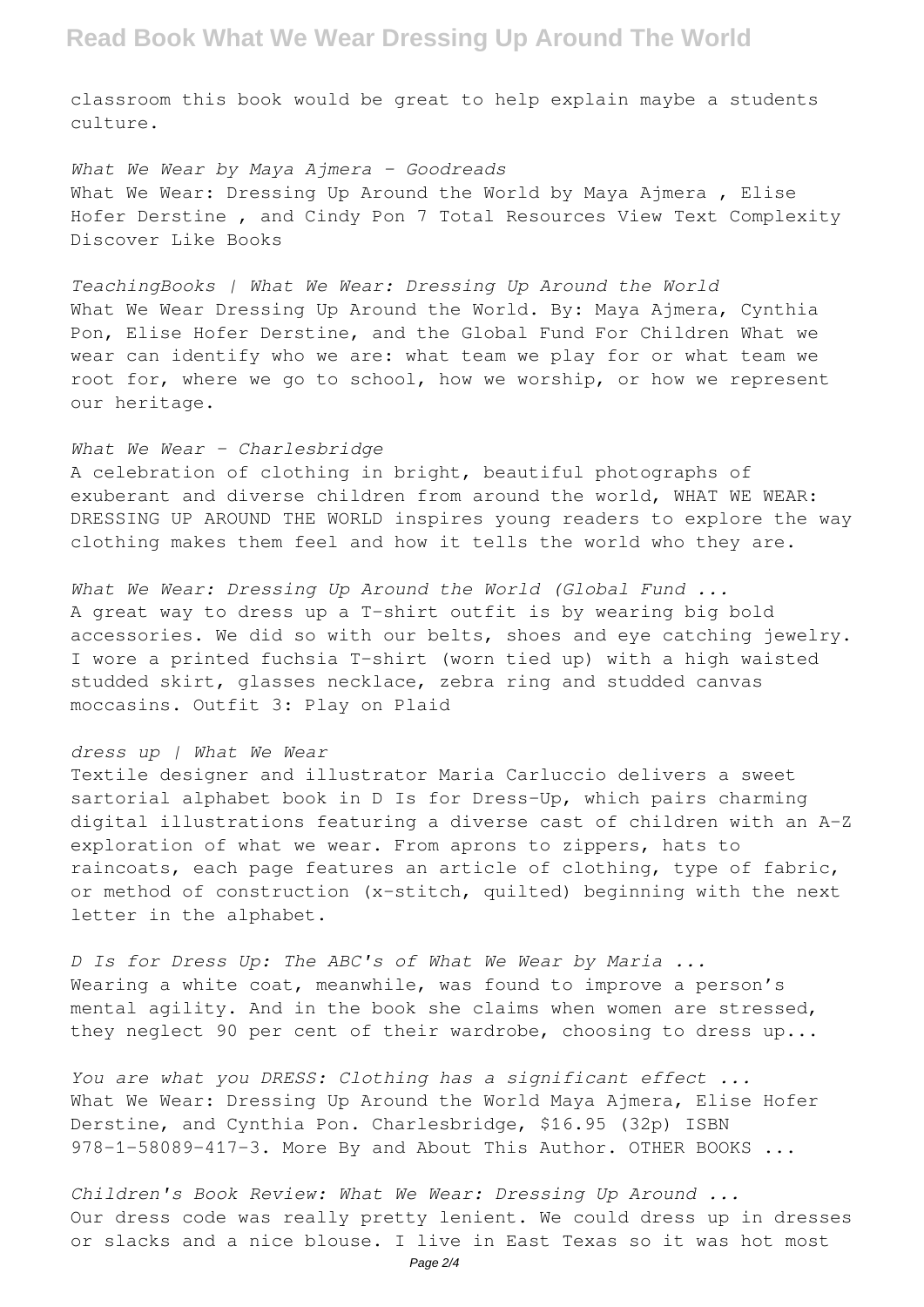## **Read Book What We Wear Dressing Up Around The World**

of the time so we could wear Capri pants, and on game days team tshirts. Sandals and tennis shoes were allowed, so it was pretty much up to the teacher what they wanted to wear.

*Does What We Wear To Work Affect Our Productivity? | Hive* But if you're not confident, and you find dressing your body really stressful, then you're more likely to either opt out and wear tracksuits, or slavishly follow trends. That last one, Kate adds, is especially noticeable: 'If you are comfortable with your body, and who you are as a person, you're not going to pretend to be someone else.

*The Psychological Reason Why We Wear The Clothes We Wear ...* VYYUCVJNHSXD » eBook » What We Wear: Dressing Up Around the World Related Books Read Write Inc. Phonics: Orange Set 4 Non-Fiction 3 Up in the Air Read Write Inc. Phonics: Pink Set 3 Storybook 4 the Dressing Up Box Becoming Barenaked: Leaving a Six Figure Career, Selling All of Our Crap, Pulling the Kids Out of School, and Buying an RV We Hit ...

*Read eBook « What We Wear: Dressing Up Around the World ...* People have been dressing up in costumes on October 31 for more than 2,000 years, but the practice wasn't always associated with jacko'-lanterns and trick-or-treating. In fact, dressing up in costume is likely the very first (and oldest) Halloween tradition.

*This Is Why We Wear Costumes at Halloween | Better Homes ...* In this game, kids will have fun while learning which items are appropriate to wear in all types of weather. Pre- K GRADE K GRADE 1 GRADE 2 GRADE 3 GRADE 4 GRADE 5 GRADE 6+ Dress for the Weather

#### *Dress for the Weather • ABCya!*

Fancy dress is great fun for children - so check out our amazing kids' fancy dress and costumes range for all the outfits and accessories they can dream of. Whether they need the perfect costume for dressing up, or they've got a friend's fancy dress birthday party coming up, you're in exactly the right place to make sure they'll look the part.

*Kids' Fancy Dress | Fancy Dress for Children | Argos* Dress in darker colors. You can get away with buying cheaper clothes in darker colors because quality of fabric and construction don't show through as easily the darker the fabric is. This also comes with an extra benefit for people like me who always spill food on themselves. Darker clothes hide stains.

*The Psychology of Dressing Well (And Why You Must To Get ...* To dress = to put clothes on yourself or someone else. After you dress yourself, you are wearing clothes.; It's cold outside so dress warmly! [= put on warm clothing] I always dress to impress!. She likes to dress her children in stylish clothing.. Dressed as an adjective. It means 'wearing clothes.' She is dressed in a vintage Givenchy gown..